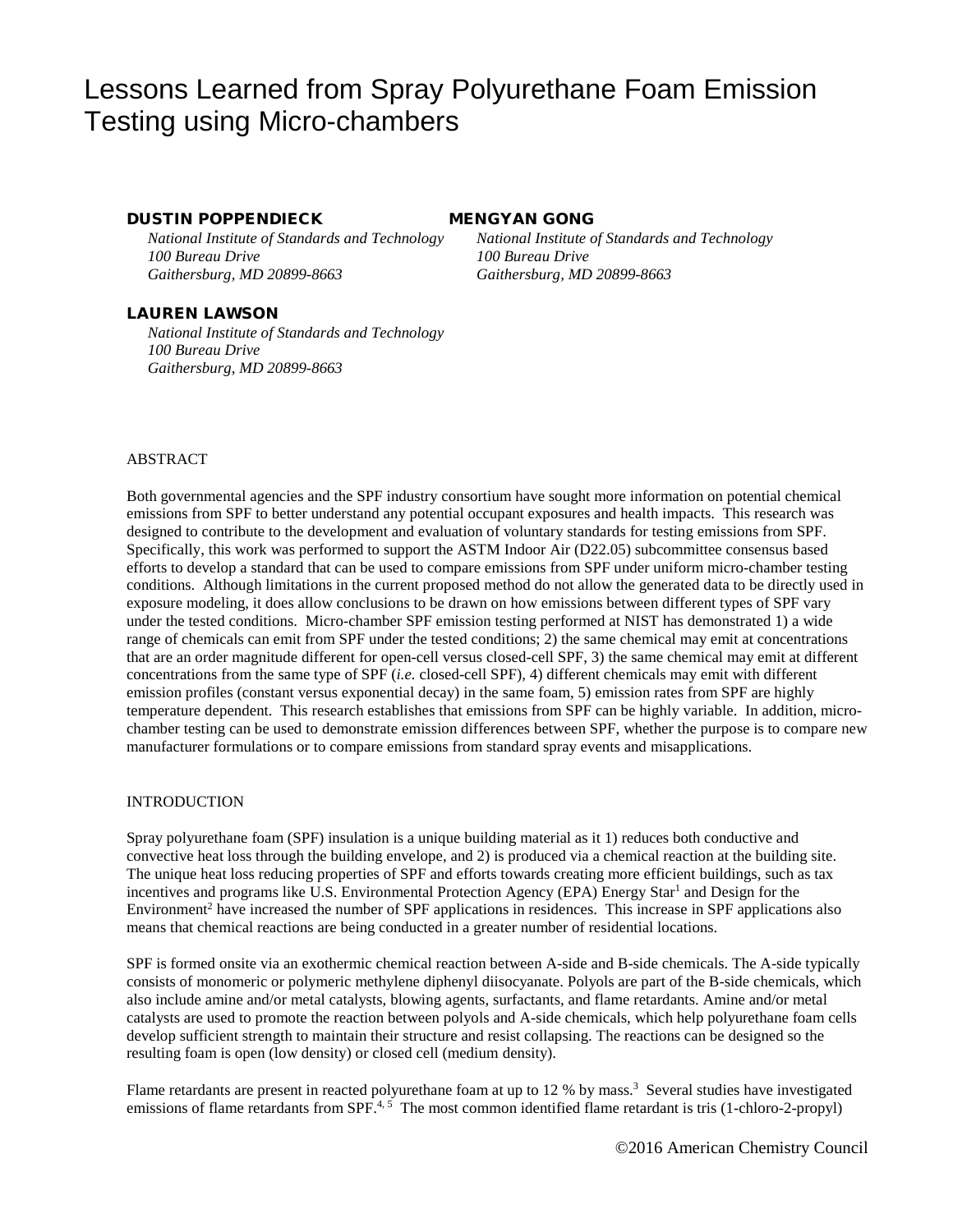phosphate (TCPP). TCPP is not exclusive to SPF, and has also been used in mattresses, electronics, and upholstery.<sup>5</sup> TCPP has been measured in homes at airborne concentrations ranging from 2.4 ng m<sup>-3</sup> to 1,260 ng m<sup>-3, 5-7</sup> and found in similar concentrations in cars, offices and furniture stores.<sup>8</sup> TCPP is persistent in the environment,<sup>9</sup> readily absorbed through skin, and breaks down rapidly into metabolites in the body.<sup>10</sup> Although there is limited data, TCPP is classified by the EPA Design for the Environment program as having a high hazard for reproductive and developmental effects.<sup>10</sup> Although not all chemicals that have been detected emitting from SPF have human health impacts, some chemicals that have been detected emitting from SPF likely have negative health impacts. For instance, 1,4 dioxane is commonly detected emitting from closed cell SPF and has been listed as likely to be carcinogenic to humans by the EPA Integrate Risk Information System (IRIS).<sup>11</sup>

The Consumer Product Safety Commission (CPSC), along with the EPA, have received a number of complaints from residents regarding health effects that are potentially associated with SPF applications.<sup>12</sup> The time frame of health complaints is longer than the suspected time frame for the presence of isocyanates, suggesting that the emission of other chemicals (amines, blowing agents, surfactants, flame retardants or by-products of the reactions) from the SPF may be of concern. However, no direct connection between these health symptoms and SPF emissions have yet been established. In order scientifically investigate complaints associated with SPF applications, standardized measurement protocols are needed to determine emission rates of chemicals from SPF as well as methodologies to relate those emission rates to occupant exposure.

The ASTM Indoor Air Quality (D22.05) subcommittee develops standard test methods and protocols to determine the emissions rates from materials. Currently a new standard for measuring the emissions of chemicals from SPF using micro-chamber apparatus is being developed (WK 40293: Standard Test Method for Estimating Chemical Emissions from Spray Polyurethane Foam (SPF) Insulation using Micro-Scale Environmental Test Chambers). This standard does not address emissions of isocyanates. NIST actively participates in the activities within D22.05 to develop consensus standards on the measurement of SPF emissions.

The objective of this paper is to summarize the major points that have been learned about SPF emissions from conducting research to support the development of WK40293.

# EXPERIMENTAL METHODS

Four SPF samples were tested in micro-chamber experiments. Many of the experiments were performed to gain insight on experimental parameter values (temperature, flow, etc.) and conducted prior to determination of consensus values determined for WK40293.

# *Foams Tested*

Four different foams were tested [\(Table 1\)](#page-1-0). Samples Open 1 and Closed 1 were provided by the American Chemistry Council's Center for the Polyurethanes Industry (CPI). These research formulations were developed in 2011 to be representative of SPF then available in the marketplace. The formulations were created for research purposes only and were not optimized to meet the specifications of commercial producers and therefore may not reflect formulations currently available in the marketplace. Therefore, conclusions about how these foams would perform outside a laboratory setting are speculative. Foams Open 1 and Closed 1 were sprayed in factory settings under controlled conditions. The foams were packaged and shipped overnight to NIST in an insulated cooler in accordance with ASTM standard D7859.<sup>13</sup> Emission testing on Open 1 was started within 24 hours of spraying. Emission testing on Closed 1 was delayed as noted in [Table 1](#page-1-0). Closed 1 was stored at room temperature ( $\approx$ 20 °C) during storage.

| <b>Foam ID</b>  | Type        | <b>Density</b><br>$(Kg/m^3)^1$ | <b>Spray Date</b> | <b>Test Date</b> |
|-----------------|-------------|--------------------------------|-------------------|------------------|
| Open 1          | Open Cell   | 12                             | 2/26/2014         | 2/27/2014        |
| Open $2^2$      | Open Cell   |                                | Summer 2012       | 1/28/2014        |
| <b>Closed 1</b> | Closed Cell | 30                             | 11/4/2014         | 4/13/2105        |
| Closed 2        | Closed Cell | 33.0 to 49.81                  | Summer 2015       | 3/14/2016        |

# <span id="page-1-0"></span>*Table 1. SPF samples tested.*

1 Density determined by measured initial mass and volume. Density of Closed 2 depended upon the sample location. 2 Open 2 sample was taken from the NZERTF.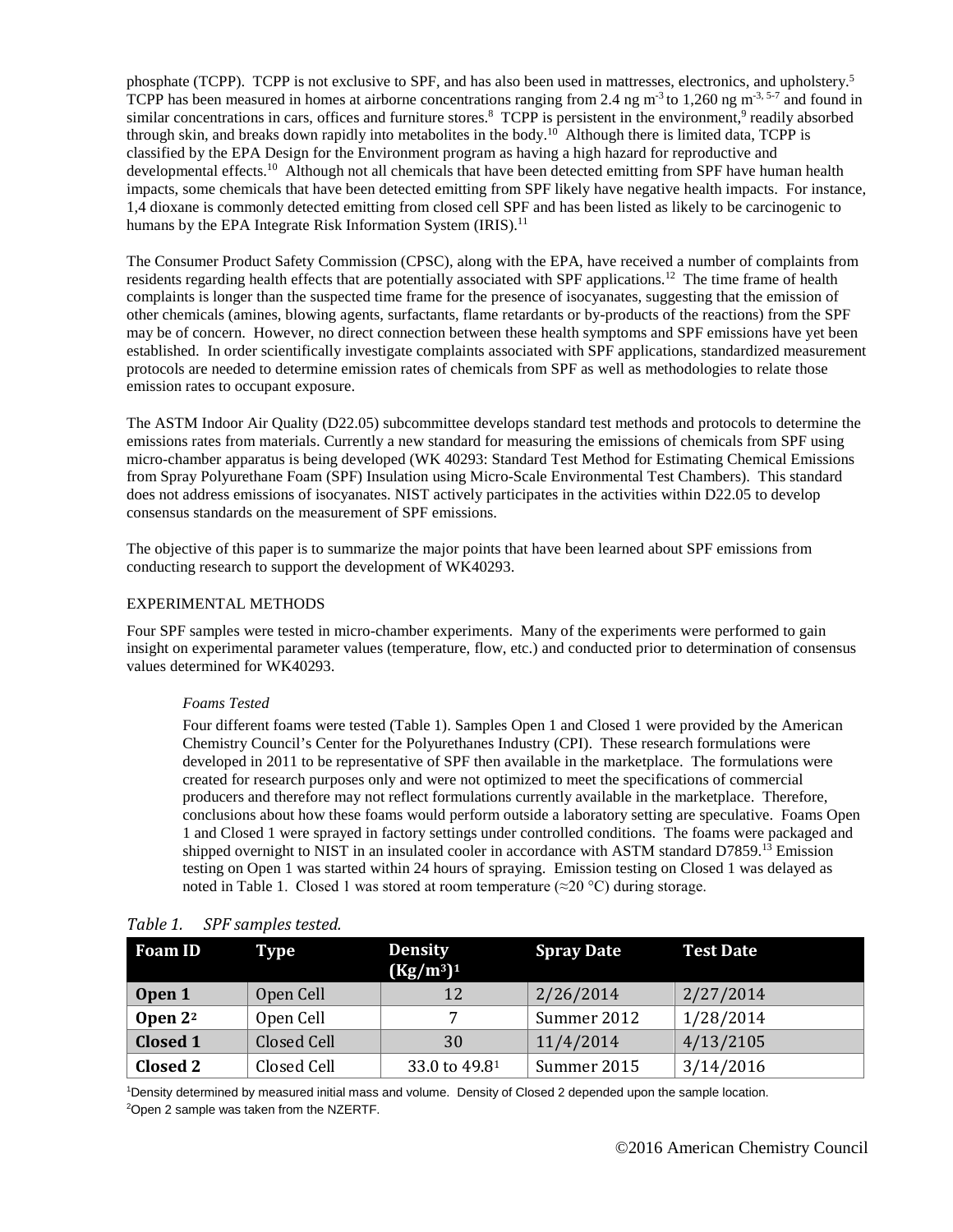Open 2 was a high pressure, open cell, low density SPF that was applied during the construction of the National Institute of Standards and Technology (NIST) Net Zero Energy Residential Test Facility (NZERTF) in the summer of 2012. The design and construction of the NZERTF are described in Pettit et al.<sup>14</sup> Closed 2 was closed cell, high pressure foam that was sprayed in a residential home in the summer of 2015.

### *Micro-chamber Experiments*

A cutting tool was machined to precisely cut SPF to fit tightly within Markes 250 or Markes 125 microchambers (Figure 1) according to ASTM D7859-13e1. The top of the foam was not removed for Open 1, Open 2, and Closed 1. The top of the foam was removed for Closed 2. For Open 1, Open 2, and Closed 1, the 114 mL micro-chambers were operated at a temperature of 40  $^{\circ}$ C with a 100 mL min<sup>-1</sup> airflow of ultrahigh purity air. For Closed 2, the 44 mL micro-chambers were operated at a temperature of 35 °C with a 24.1 mL min<sup>-1</sup> airflow of ultra-high purity air. The proposed consensus temperature in ASTM WK 40293 (Spring 2016 Ballot) is 35 ˚C. To investigate the impact of temperature on the TCPP emission rate, samples of Open 1 were also run at 28 ˚C, 50 ˚C and 60 ˚C.



# *Figure 1. Sampling of foam Open 1 for micro-chamber analysis (left). Sample installed in micro chamber (right).*

The airflow contained an absolute humidity of 8.8 g m<sup>-3</sup> (equivalent to a relative humidity of 38 % at 25 °C) for the Open 1 and Open 2 samples. The airflow contained zero humidity for the Closed 1 and Closed 2 sample. The proposed consensus humidity in ASTM WK 40293 is zero.

Tenax TA sorbent tubes were attached to the effluent flow of each micro-chamber for 2 min to 4 h (0.2 L to 24 L of sample) depending on the concentration of the flame retardant. For samples longer than 2 hours, a second Tenax tube was placed in series with the first tube and analyzed for breakthrough. For each foam, at least three micro-chambers were run concurrently. For the 114 mL experiments the fourth chamber was typically used as a control. Each foam was analyzed for at least 200 hours. Prior to sampling the tubes were spiked with an internal standard (1.0  $\mu$ L of 1.25 mg Toluene D-8 mL<sup>-1</sup> of methanol) using a liquid methanol solution injected into a heatblock.

# *Tube Analysis*

Samples were analyzed using a thermal desorption-gas chromatography/mass spectrometer system (TD-GC/MS). A non-activated guard column was used in the transfer line from the thermal desorption unit to the GC/MS. An Rtx-5 amine column (*30.0 m x 250 µm x 0.50 µm)* was used for compound separation in the GC/MS.

Instrument detection limits for TCPP were determined by multiplying three times the standard deviation of seven replicates at a concentration that was less than five times the determined method detection limit.<sup>15</sup> The instrument TCPP detection limit was 8.65 ng and the method detection limit was 0.71  $\mu$ g m<sup>-3</sup> to 2.86  $\mu$ g m<sup>-3</sup> depending on the sample volume. Only values above the method detection limit for the corresponding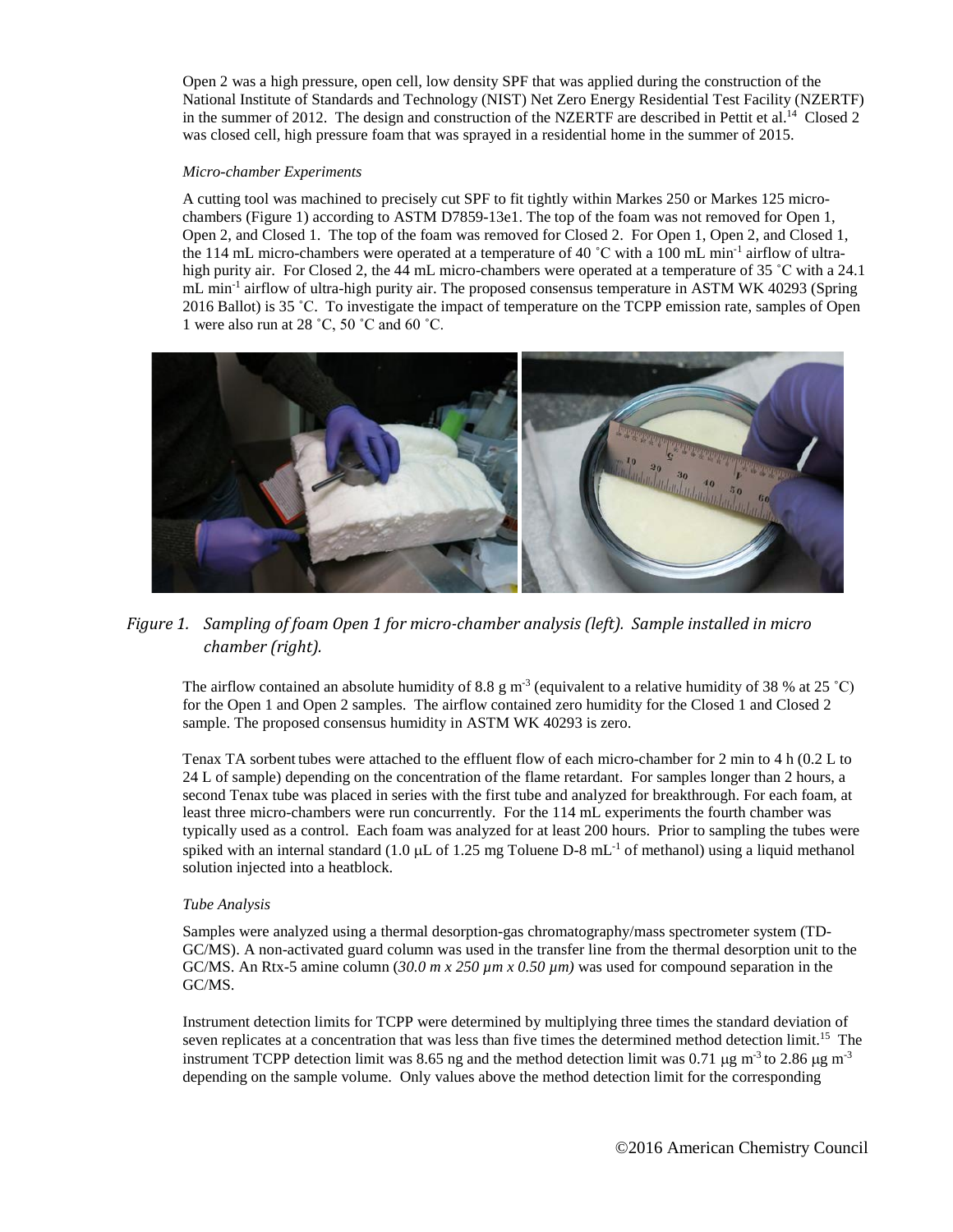sampling volume are shown below. Tenax sorption tubes also captured amine catalysts, byproducts and other volatile organic compounds.

# RESULTS and DISCUSSION

Chemicals were detected emitting to the air from each of the tested foams. The analysis of the four different SPF samples allowed conclusions to be drawn regrading the influence of the foam, the chemical, and the temperature.

# *Chemicals Detected*

**A wide range of chemicals can emit from SPF under the tested**. TCPP was detected emitting from every SPF sample. Other chemicals were also present in each foam. As an example over 80 different chemicals were identified emitting from Closed 2. Of these chemicals, 17 were identified with the GC/MS (spectrum match with a quality score greater than 80) and had relatively large response areas (over 30,000). Six of these chemicals [\(Table 2\)](#page-3-0) were positively identified and quantified for Closed 2 using standards. A large amine catalyst peak was also identified, but a standard was not available for positive identification.

# <span id="page-3-0"></span>*Table 2. Chemicals identified in preliminary sampling (ranked in order of largest GC/MS response area).*

|                                 | <b>CAS</b>    | Average           |
|---------------------------------|---------------|-------------------|
| <b>Chemical</b>                 | <b>Number</b> | <b>Linear RSQ</b> |
| 1,4-Dioxane                     | 123-91-1      | 0.999             |
| Propane, 1,2-dichloro-          | 78-87-5       | 0.992             |
| Piperazine, 1,4-dimethyl        | 106-58-1      | 0.991             |
| Tris-(1-chloro-2-propyl)        | 13674-84-5    | 0.989             |
| phosphate (TCPP)                |               |                   |
| Benzene, 1,2-dichloro           | $95 - 50 - 1$ | 0.996             |
| 1,3-Dioxolane, 2-ethyl-4-methyl | 126-39-6      | 0.993             |

# *Influence of Foam*

**The same chemicals emitted at different rates from different foams.** For the tested open cell foams (Open 1 and Open 2), concentrations of the flame retardant TCPP tended to be constant over time throughout the duration of the experiments [\(Figure 2\)](#page-4-0). The two open cell foams TCPP concentrations were not statistically different (p=0.06), even though Open 1 was freshly sprayed and Open 2 was applied over 1.5 years prior to sampling. All statistical comparisons in this document use a one-way ANOVA, Tukey-Kramer analysis with  $\alpha$  = 0.05. The average TCPP concentration over more than 400 hours of sampling for Open 1 was 400 µg m<sup>-3</sup>  $(n=98,$  standard error 23  $\mu$ g m<sup>-3</sup>) and 314  $\mu$ g m<sup>-3</sup> (n=78, 23  $\mu$ g m<sup>-3</sup>) for Open 2. The Open 2 results show that for this sample and for insulation temperatures of 40 °C, flame retardants can be emitted at measurable concentrations for time frames greater than 18 months after application.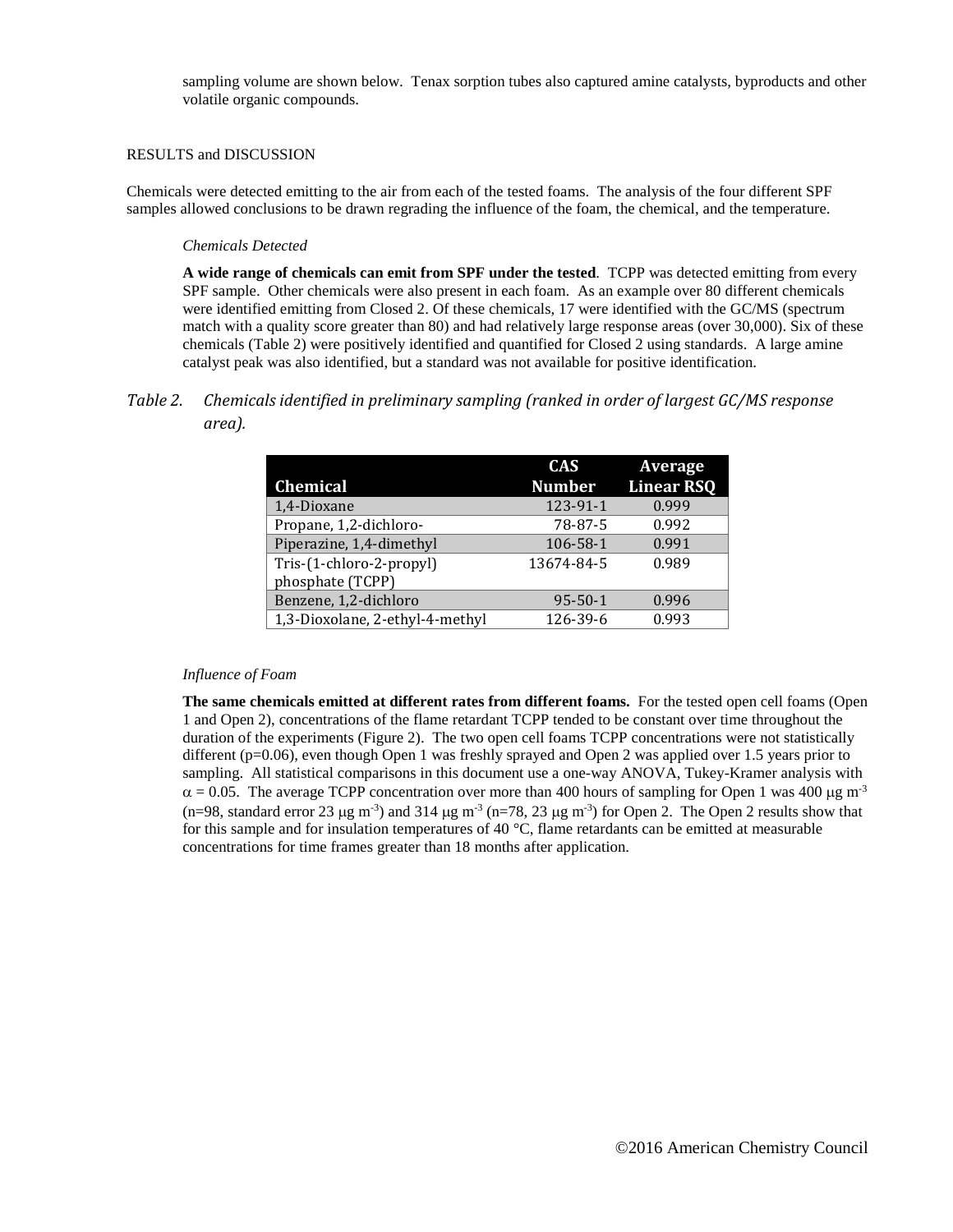

<span id="page-4-0"></span>*Figure 2. TCPP concentrations for different samples. Error bars show the standard error for each sampling time. Vertical axis is a logarithmic scale. Closed 1 tested at 35 ⁰C, all other foam tested at 40 ⁰C.* 

Unlike the tested open cell foams, the TCPP concentrations from Closed 1 decreased exponentially during the first 100 hours (**Error! Reference source not found.**) and was two orders of magnitude lower than Open 1 and Open 2. In contrast, Closed 2 followed a constant emission profile similar to Open 1 and Open 2. Despite the exponential decrease in TCPP concentration emitted from the Closed 1 sample, the total TCPP mass was not appreciably depleted. Over the course of the 400 hour experiment, less than  $8 \mu g$  of TCPP was emitted from the roughly 300,000 µg of TCPP present initially in the 3.75 g SPF sample (TCPP was roughly 8% of the mass of ingredients used to make Closed  $1<sup>3</sup>$ ).

One hypothesis to explain the decrease in emission rate for Closed 1 is that the TCPP initially located near the surface emits over a short time frame and that long term emission from the bulk of the foam is limited by the diffusion of TCPP to the surface. The two different emission profiles for TCPP cell foams suggest that the limiting mass transport mechanism for TCPP is fundamentally different for the tested foams. It is possible that the emission of TCPP from open cell foam is controlled by the mass transfer coefficient of the airflow above the foam surface (flow dependent), while the emission from Closed 1 foam is controlled by the diffusion of TCPP through the closed cells.

This data highlights the importance of determining foam specific emission parameters (initial concentration, diffusion coefficient, partitioning coefficient and mass transfer coefficient) for each chemical prior to attempting to model the TCPP in full scale systems.

### *Influence of Chemicals*

**Different chemicals emit in the micro-chamber with different emission profiles (constant versus exponential decay) in the same foam**. This held true for chemicals emitted from Open 1 and Closed 2. [Figure 3](#page-5-0) shows a decaying concentration for Bis (2-dimethylaminoethyl) ether (BDMAEE) and the steady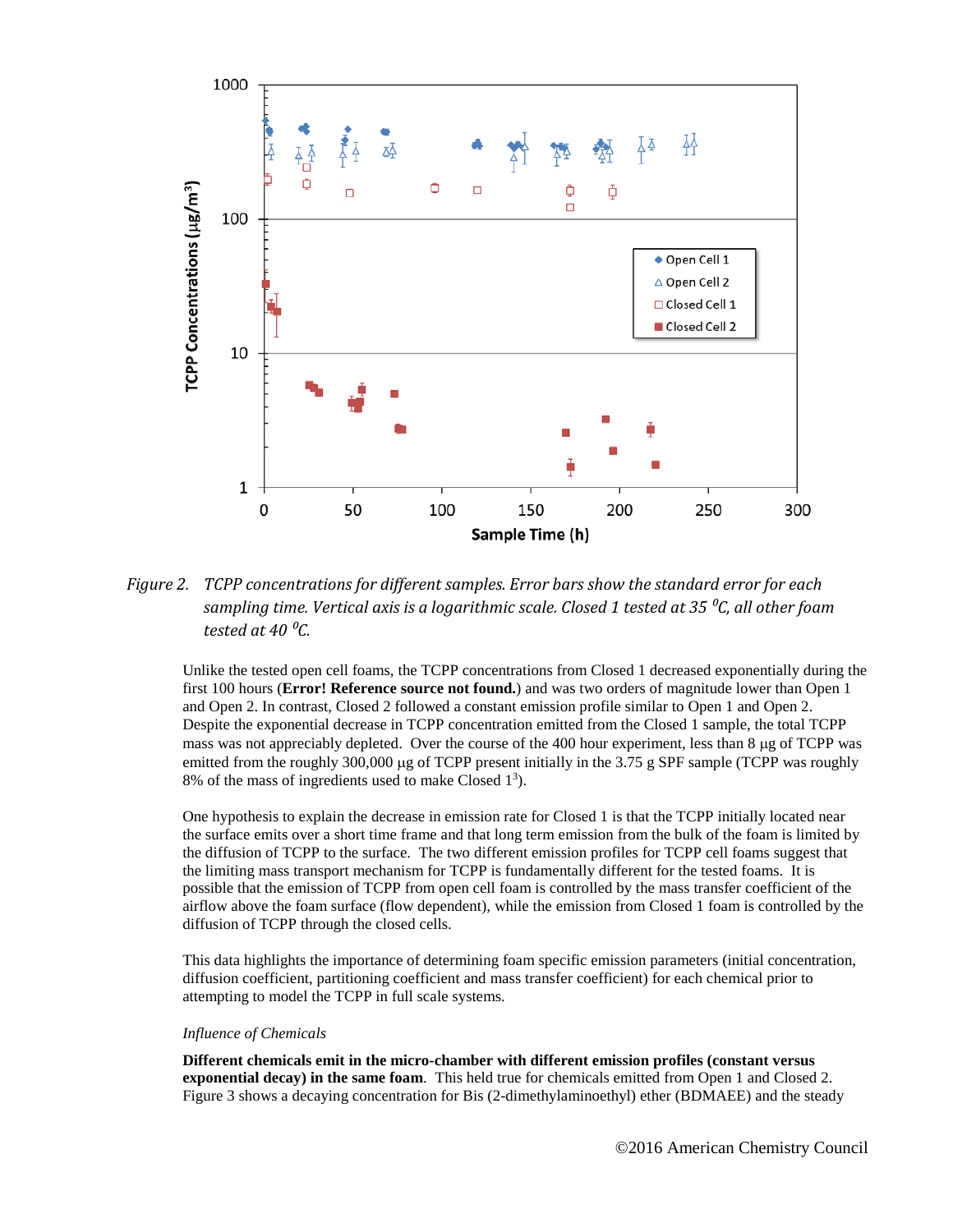emission profile for TCPP from the Open 1 sample. BDMAEE is a catalyst with an initial maximum concentration in this foam of less than 1 %, much smaller than the initial foam concentrations of TCPP.<sup>3</sup> Over the course of the 400 hour experiment, over 5,000 µg of BDMAEE was emitted from the roughly 7,200 µg of BDMAEE present initially in the 0.8 g SPF sample (BDMAEE was roughly 0.9% of the mass of ingredients used to make Open  $1<sup>3</sup>$ ). In contrast, roughly 500 µg of TCPP was emitted from the roughly 100,000 µg of TCPP initially present in Open 1.



# <span id="page-5-0"></span>*Figure 3. TCPP and BDMAEE concentrations from Open 1 tested in 40 °C micro-chambers. Error bars show standard error in triplicate data.*

A similar trend was also seen for Closed 2. [Figure 4](#page-6-0) shows a steady emission profile for TCPP from the Closed 2 sample, while the concentrations for all other quantified chemicals drop exponentially. The initial concentration of these chemicals in Closed 2 is unknown.

This data highlights that emissions from SPF can be highly variable both from one for to another and within the same foam sample. This indicates that foam and chemical specific data are needed prior to attempting to model exposure from SPF emissions.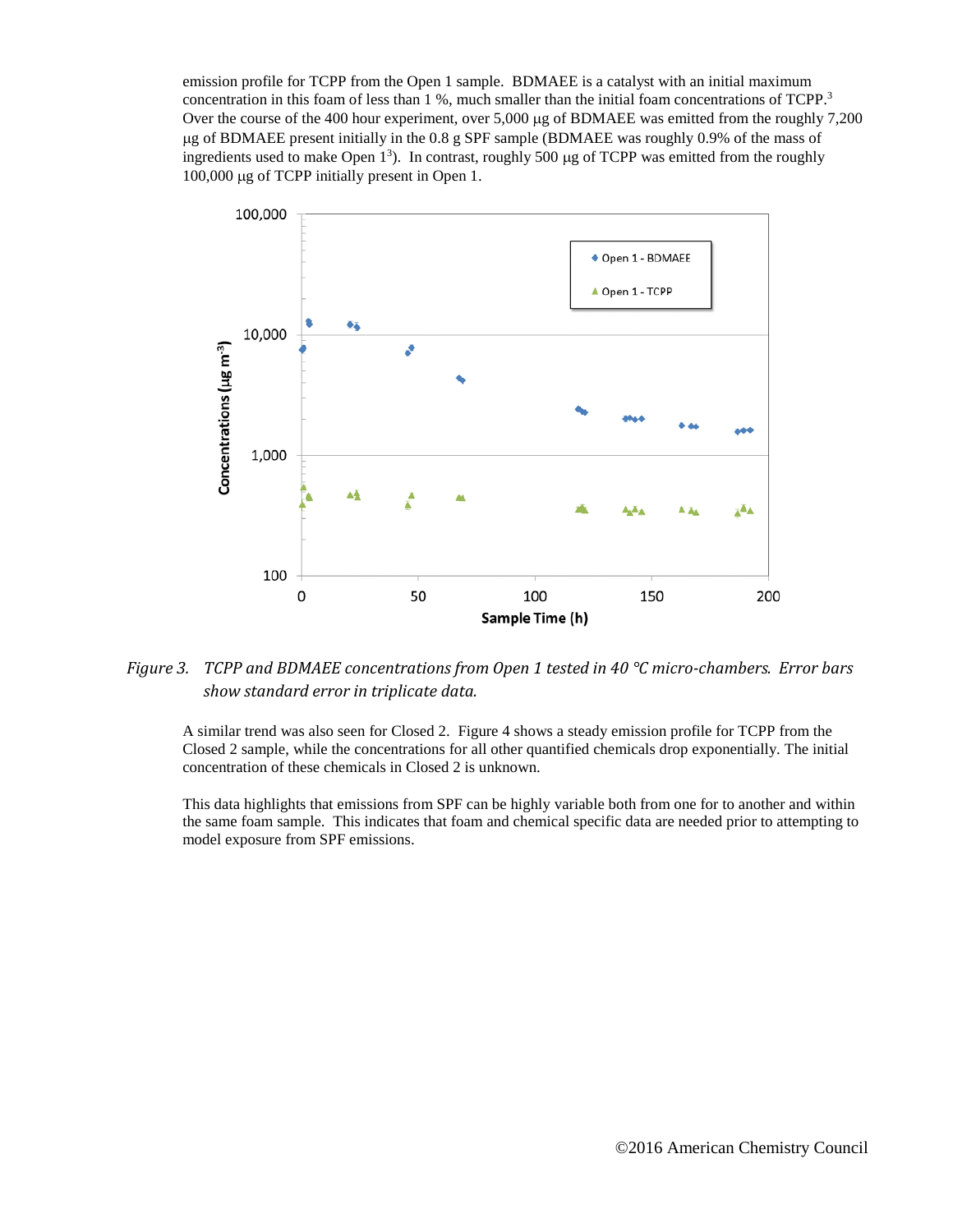

<span id="page-6-0"></span>*Figure 4. Concentrations of quantified chemicals emitted from Closed 2 tested in 35 °C micro-chambers. Error bars show the standard error for each sampling time. Vertical axis is a logarithmic scale.* 

*Influence Temperature*

**Emission rates from SPF are highly temperature dependent.** In field applications SPF experiences a range of temperatures. Hence, it is important to understand the temperature dependence of TCPP emissions. A triplicate set of Open 1 SPF was analyzed at three temperatures (28 °C, 40 °C, and 50 °C) without removing the foam from the chambers. All samples were taken at least 24 hours after the temperature change. Over the course of the 550 hour experiment, less than 1,400 μg of TCPP was emitted from the roughly 140,000 μg of TCPP was present initially in the 1.2 g SPF sample (TCPP was roughly 12% of the mass of ingredients used to make Open 1). A separate test on a separate sample of Open 1 was conducted at 60 °C. [Figure 5,](#page-7-0) shows the average concentrations for TCPP at the four temperatures for Open 1 foam. This data indicate that TCPP emissions are exponentially dependent upon temperature for open cell foam. Hence, a small change in building temperature may have a relatively large impact on the TCPP concentration in the building. A similar trend was seen for BDMAEE for the same Open 1.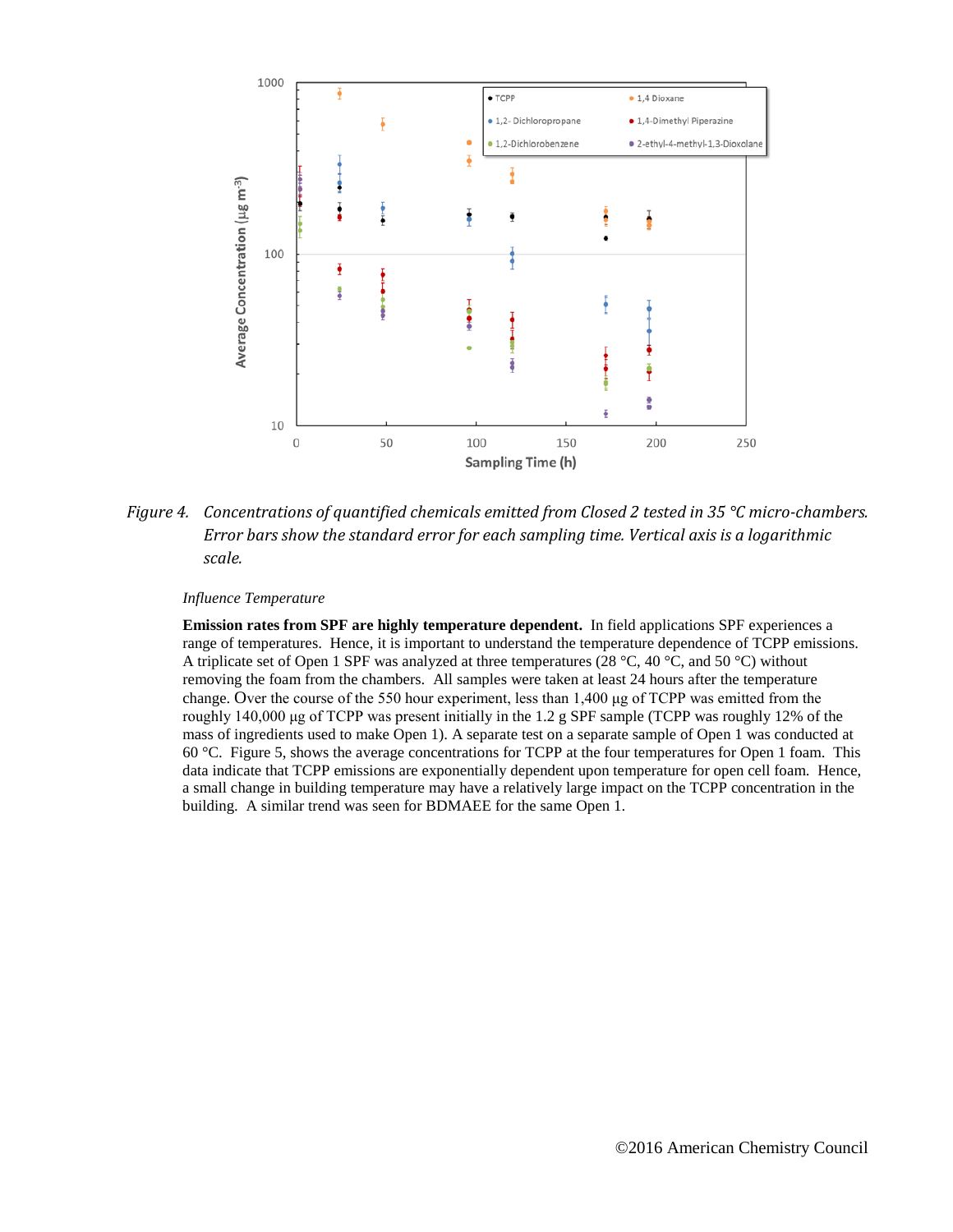

<span id="page-7-0"></span>*Figure 5: Average TCPP concentrations for experiments run at increasing temperate. Vertical axis is logarithmic.* 

#### *Use of data*

**This data should not be used to calculate exposure in full scale scenarios.** TCPP emissions highlight this issue. If emissions from TCPP are controlled by internal material diffusion scaling emission rates from micro-chambers to residences may be possible; however, if emissions are controlled by external mass transfer limitations then scaling of emission rates is unlikely to be successful. In general, the emissions of VOCs from materials are controlled by the diffusion of the VOC through the material matrix and are not highly chamber dependent. This can allow the direct use of VOC chamber emission factors to predict emissions in full scale buildings. In contrast the emission of SVOCs tends to be chamber dependent and controlled by the airflow above the material. Since the airflow above a material can be significantly different in a chamber and in a full scale building, SVOC chamber emission factors from micro-chamber studies should not be directly applied to full scale buildings. Emission parameters (mass transfer coefficient, initial concentration, partition coefficient, and diffusion coefficient) are needed to accurately predict the concentrations of SVOCs in buildings. Traditionally, VOCs and SVOC are defined based upon the vapor pressure or boiling point of the chemical. TCPP has a wide range of reported values for vapor pressures and boiling points, indicating it could behave as VOC or SVOC.<sup>16, 17</sup> As a result, the data in this paper should not be used for full scale exposure estimates.

However, the micro-chamber emission testing method described in this document and refined in WK40293 can be used to demonstrate emission differences between SPF, whether the purpose is to compare new manufacturer formulations or to compare emissions from standard spray events and possible misapplications.

# **CONCLUSION**

Emissions from SPF have been quantified from four samples using micro-chamber testing. A range of chemicals can be measured emitting from SPF under the tested conditions in time frames relevant to residential exposure.

Emission profiles from SPF are variable and dependent upon the:

• Foam type,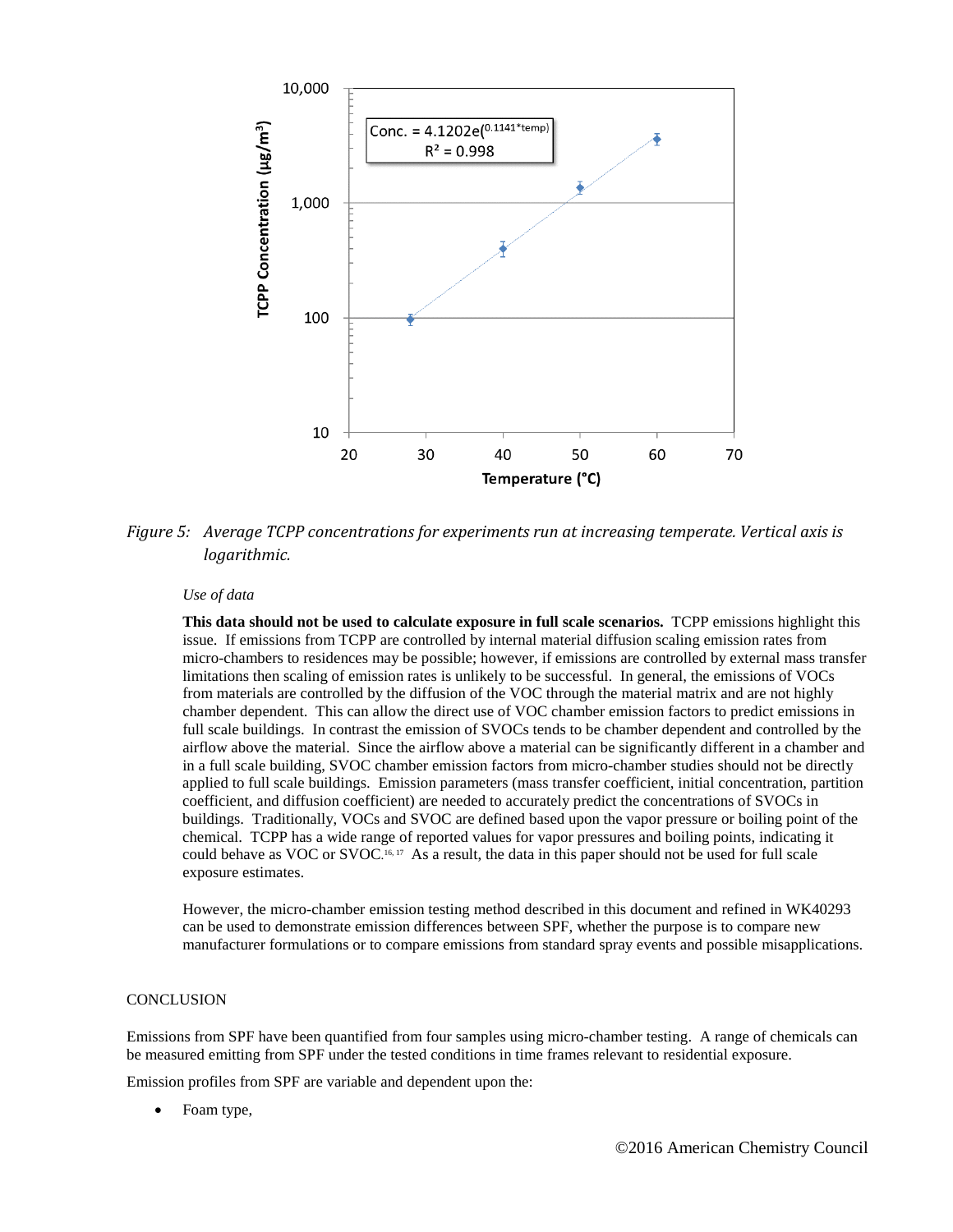- Chemical properties,
- Temperature of the SPF.

The flame retardant TCPP emitted from all samples, even those that were sprayed 18 months prior to sampling. However, TCPP emitted at concentrations that differed by over an order of magnitude illustrating that emissions from one foam should not be used to predict emissions from all foam.

The data in this paper should not be used for full scale exposure estimates. However, the micro-chamber emission testing method in WK40293 can be used to demonstrate emission differences between SPF samples to compare emissions from standard spray events and possible misapplications.

# DISCLAIMER

Certain trade names or company products are mentioned in the text to specify adequately the experimental procedure and equipment used. In no case does such identification imply recommendation or endorsement by the National Institute of Standards and Technology, nor does it imply that the equipment is the best available for the purpose.

# **REFERENCES**

- 1. USEPA Energy Star. <https://www.energystar.gov/> (May 14, 2015),
- 2. USEPA Design for the Environment. [http://www2.epa.gov/saferchoice/design-environment-alternatives](http://www2.epa.gov/saferchoice/design-environment-alternatives-assessments)[assessments](http://www2.epa.gov/saferchoice/design-environment-alternatives-assessments) (May 15, 2015),
- 3. Sebroski, J. R. *Research Report for Measuring Emissions from Spray Polyurethane Foam (SPF) Insulation*; Center for the Polyurethanes Industry (CPI): Pittsburgh, PA, September 4, 2012, 2012; p 52.
- 4. Kemmlein, S.; Hahn, O.; Jann, O., Emissions of organophosphate and brominated flame retardants from selected consumer products and building materials. *Atmospheric Environment* **2003,** *37*, (39-40), 5485-5493.
- 5. Marklund, A.; Andersson, B.; Haglund, P., Organophosphorus flame retardants and plasticizers in air from various indoor environments. *Journal of environmental monitoring : JEM* **2005,** *7*, (8), 814-9.
- 6. Bergh, C.; Torgrip, R.; Emenius, G.; Ostman, C., Organophosphate and phthalate esters in air and settled dust a multi-location indoor study. *Indoor Air* **2011,** *21*, (1), 67-76.
- 7. Saito, I.; Onuki, A.; Seto, H., Indoor organophosphate and polybrominated flame retardants in Tokyo. *Indoor Air*  **2007,** *17*, (1), 28-36.
- 8. Hartmann, P. C.; Burgi, D.; Giger, W., Organophosphate flame retardants and plasticizers in indoor air. *Chemosphere* **2004,** *57*, (8), 781-7.
- 9. Moller, A.; Sturm, R.; Xie, Z.; Cai, M.; He, J.; Ebinghaus, R., Organophosphorus flame retardants and plasticizers in airborne particles over the Northern Pacific and Indian Ocean toward the Polar Regions: evidence for global occurrence. *Environmental science & technology* **2012,** *46*, (6), 3127-34.
- 10. USEPA, Flame Retardants Used in Flexible Polyurethane Foam: An Alternatives Assessment Update. In Environment, D. f. t., Ed. U.S. EPA: 2014.
- 11. IRIS Toxicological Review of 1,4-Dioxane (with Inhalation Update). In U.S. EPA. (Interagency Science Discussion Draft). , Ed. U.S. Environmental Protection Agency,: Washington, DC, , 2013; pp EPA/635/R-11/003D.
- 12. CPSC<http://www.saferproducts.gov/Search/Result.aspx?dm=0&q=Spray+foam+insulation&srt=0> (January 28, 2014),
- 13. ASTM, Standard Practice for Spraying, Sampling, Packaging, and Test Specimen Preparation of Spray Polyurethane Foam (SPF) Insulation for Testing of Emissions Using Environmental Chambers. In ASTM: West Conshohocken, PA, 2013; Vol. D7859-13e1.
- 14. Pettit, B.; Gates, C.; Fanney, A. H.; Healy, W. *Design Challenges of the NIST Net Zero Energy Residential Test Facility*; National Institute of Standards and Technology: Gaithersburg, MD, 2014.
- 15. CFR, Definition and procedure for the determination of the method detection limit Revision 1.11. In 2003; Vol. CFR 40, Ch. 1, Pt. 136.
- 16. ATSDR, Toxicological Profile for Phosphate Ester Flame Retardants. In Registry, A. f. T. S. a. D., Ed. U.S. Department of Health and Human Service: Atlanta, Georgia, 2012; p 250.
- 17. Verbruggen;, E. M. J.; Rila;, J. P.; Traas;, T. P.; Posthuma-Doodeman;, C. J. A. M.; Posthumus;, R., Environmental Risk Limits for several phosphate esters, with possible application as flame retardant. In Environment, N. I. f. P. H. a. t., Ed. Bilthoven, the Netherlands., 2005.